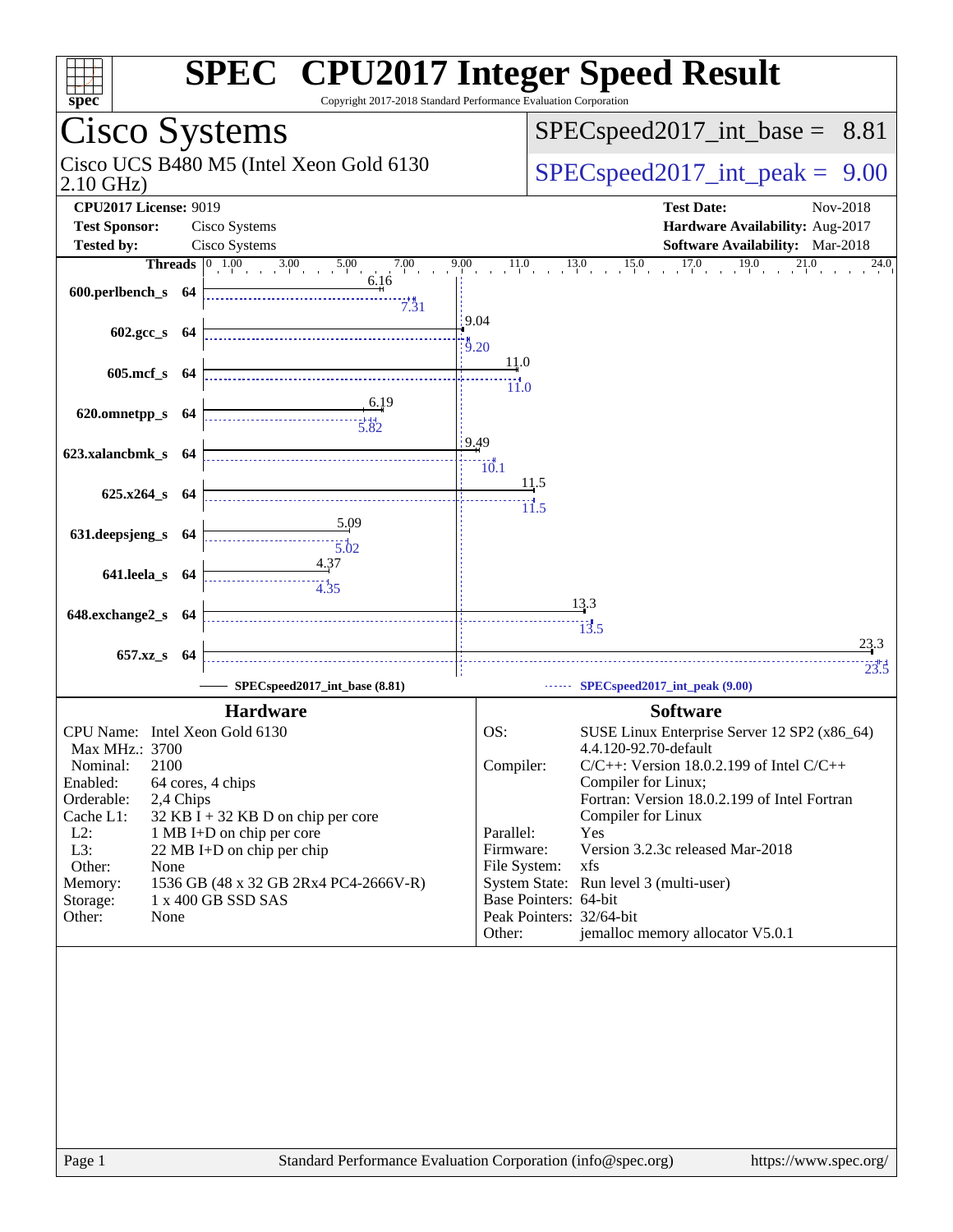

Copyright 2017-2018 Standard Performance Evaluation Corporation

## Cisco Systems

2.10 GHz) Cisco UCS B480 M5 (Intel Xeon Gold 6130  $SPECspeed2017$  int peak = 9.00

 $SPECspeed2017\_int\_base = 8.81$ 

**[CPU2017 License:](http://www.spec.org/auto/cpu2017/Docs/result-fields.html#CPU2017License)** 9019 **[Test Date:](http://www.spec.org/auto/cpu2017/Docs/result-fields.html#TestDate)** Nov-2018 **[Test Sponsor:](http://www.spec.org/auto/cpu2017/Docs/result-fields.html#TestSponsor)** Cisco Systems **[Hardware Availability:](http://www.spec.org/auto/cpu2017/Docs/result-fields.html#HardwareAvailability)** Aug-2017 **[Tested by:](http://www.spec.org/auto/cpu2017/Docs/result-fields.html#Testedby)** Cisco Systems **[Software Availability:](http://www.spec.org/auto/cpu2017/Docs/result-fields.html#SoftwareAvailability)** Mar-2018

#### **[Results Table](http://www.spec.org/auto/cpu2017/Docs/result-fields.html#ResultsTable)**

|                                     | <b>Base</b>    |                |       |                |             |                |       |                | <b>Peak</b>    |              |                |              |                |              |  |  |  |
|-------------------------------------|----------------|----------------|-------|----------------|-------------|----------------|-------|----------------|----------------|--------------|----------------|--------------|----------------|--------------|--|--|--|
| <b>Benchmark</b>                    | <b>Threads</b> | <b>Seconds</b> | Ratio | <b>Seconds</b> | Ratio       | <b>Seconds</b> | Ratio | <b>Threads</b> | <b>Seconds</b> | <b>Ratio</b> | <b>Seconds</b> | <b>Ratio</b> | <b>Seconds</b> | <b>Ratio</b> |  |  |  |
| 600.perlbench s                     | 64             | 284            | 6.26  | 288            | 6.16        | 288            | 6.16  | 64             | 241            | 7.36         | 243            | 7.31         | 248            | 7.16         |  |  |  |
| $602.\text{gcc s}$                  | 64             | 442            | 9.02  | 439            | 9.06        | 441            | 9.04  | 64             | 430            | 9.25         | 433            | 9.19         | 433            | 9.20         |  |  |  |
| $605$ .mcf s                        | 64             | 433            | 10.9  | 431            | <b>11.0</b> | 431            | 11.0  | 64             | 429            | <b>11.0</b>  | 429            | 11.0         | 428            | 11.0         |  |  |  |
| 620.omnetpp_s                       | 64             | 261            | 6.25  | 293            | 5.56        | 263            | 6.19  | 64             | 272            | 5.99         | 280            | 5.82         | 291            | 5.61         |  |  |  |
| 623.xalancbmk s                     | 64             | 149            | 9.48  | 149            | 9.49        | 147            | 9.61  | 64             | 140            | 10.1         | 140            | 10.1         | <b>140</b>     | <b>10.1</b>  |  |  |  |
| 625.x264 s                          | 64             | 154            | 11.5  | 153            | 11.5        | 153            | 11.5  | 64             | 153            | 11.5         | 153            | 11.5         | 153            | 11.5         |  |  |  |
| 631.deepsjeng_s                     | 64             | 282            | 5.09  | 282            | 5.09        | 282            | 5.08  | 64             | 286            | 5.02         | 285            | 5.02         | 286            | 5.02         |  |  |  |
| 641.leela s                         | 64             | 390            | 4.38  | 390            | 4.37        | 390            | 4.37  | 64             | 393            | 4.34         | 392            | 4.35         | 392            | 4.35         |  |  |  |
| 648.exchange2_s                     | 64             | 222            | 13.3  | 221            | 13.3        | 222            | 13.3  | 64             | 217            | 13.6         | 218            | 13.5         | 218            | <b>13.5</b>  |  |  |  |
| $657.xz$ s                          | 64             | 266            | 23.3  | 265            | 23.3        | 266            | 23.2  | 64             | 263            | 23.5         | 263            | 23.5         | 260            | 23.8         |  |  |  |
| $SPEC speed2017$ int base =<br>8.81 |                |                |       |                |             |                |       |                |                |              |                |              |                |              |  |  |  |

**[SPECspeed2017\\_int\\_peak =](http://www.spec.org/auto/cpu2017/Docs/result-fields.html#SPECspeed2017intpeak) 9.00**

Results appear in the [order in which they were run.](http://www.spec.org/auto/cpu2017/Docs/result-fields.html#RunOrder) Bold underlined text [indicates a median measurement](http://www.spec.org/auto/cpu2017/Docs/result-fields.html#Median).

#### **[Operating System Notes](http://www.spec.org/auto/cpu2017/Docs/result-fields.html#OperatingSystemNotes)**

Stack size set to unlimited using "ulimit -s unlimited"

#### **[General Notes](http://www.spec.org/auto/cpu2017/Docs/result-fields.html#GeneralNotes)**

Environment variables set by runcpu before the start of the run: KMP\_AFFINITY = "granularity=fine,scatter" LD\_LIBRARY\_PATH = "/home/cpu2017/lib/ia32:/home/cpu2017/lib/intel64" OMP\_STACKSIZE = "192M"

 Binaries compiled on a system with 1x Intel Core i7-6700K CPU + 32GB RAM memory using Redhat Enterprise Linux 7.5 Transparent Huge Pages enabled by default Prior to runcpu invocation Filesystem page cache synced and cleared with: sync; echo 3> /proc/sys/vm/drop\_caches Yes: The test sponsor attests, as of date of publication, that CVE-2017-5754 (Meltdown) is mitigated in the system as tested and documented. Yes: The test sponsor attests, as of date of publication, that CVE-2017-5753 (Spectre variant 1) is mitigated in the system as tested and documented. Yes: The test sponsor attests, as of date of publication, that CVE-2017-5715 (Spectre variant 2) is mitigated in the system as tested and documented. jemalloc, a general purpose malloc implementation built with the RedHat Enterprise 7.5, and the system compiler gcc 4.8.5 sources available from jemalloc.net or<https://github.com/jemalloc/jemalloc/releases>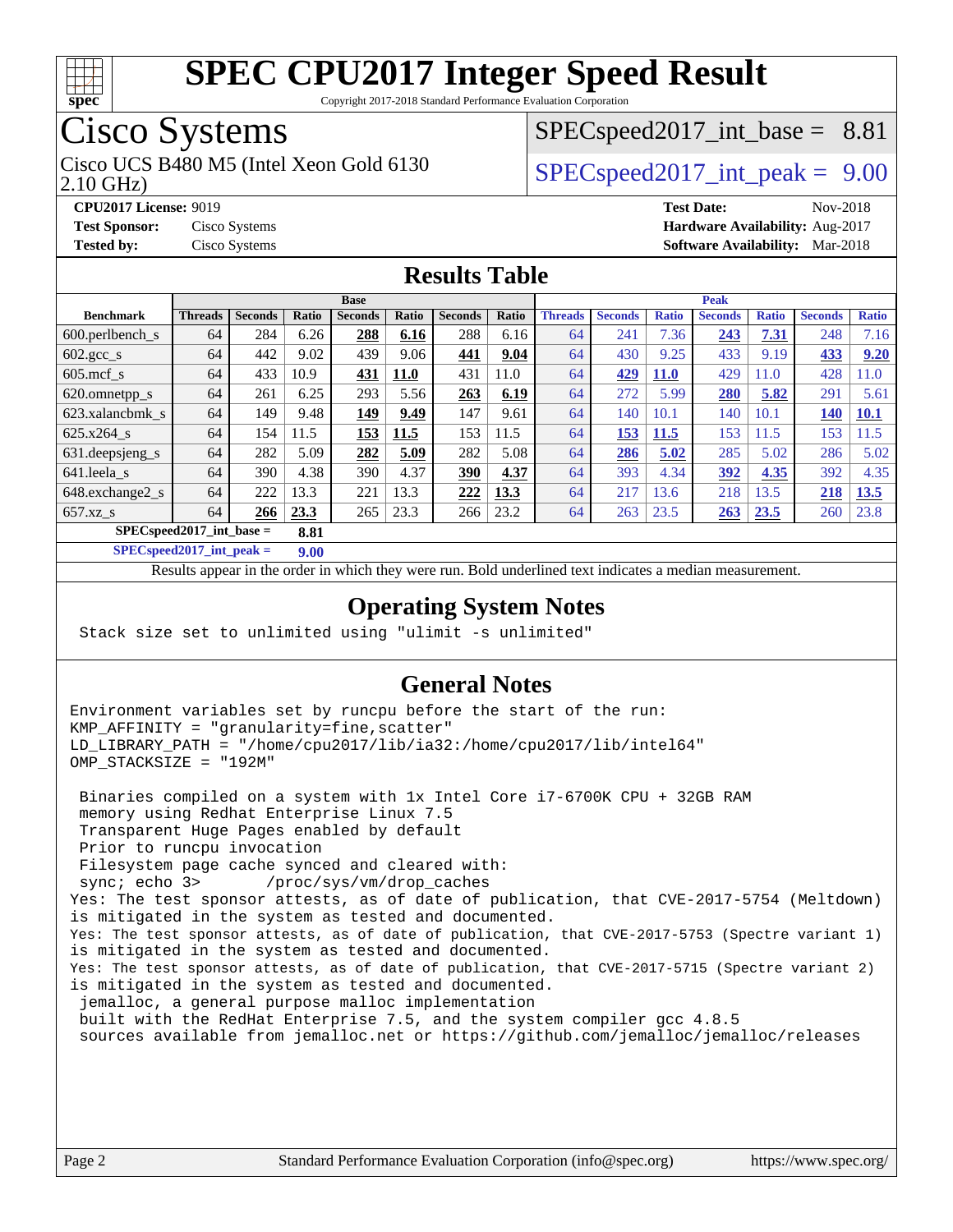

Copyright 2017-2018 Standard Performance Evaluation Corporation

## Cisco Systems

2.10 GHz) Cisco UCS B480 M5 (Intel Xeon Gold 6130  $SPECspeed2017$  int peak = 9.00

 $SPECspeed2017\_int\_base = 8.81$ 

**[CPU2017 License:](http://www.spec.org/auto/cpu2017/Docs/result-fields.html#CPU2017License)** 9019 **[Test Date:](http://www.spec.org/auto/cpu2017/Docs/result-fields.html#TestDate)** Nov-2018 **[Test Sponsor:](http://www.spec.org/auto/cpu2017/Docs/result-fields.html#TestSponsor)** Cisco Systems **[Hardware Availability:](http://www.spec.org/auto/cpu2017/Docs/result-fields.html#HardwareAvailability)** Aug-2017 **[Tested by:](http://www.spec.org/auto/cpu2017/Docs/result-fields.html#Testedby)** Cisco Systems **[Software Availability:](http://www.spec.org/auto/cpu2017/Docs/result-fields.html#SoftwareAvailability)** Mar-2018

#### **[Platform Notes](http://www.spec.org/auto/cpu2017/Docs/result-fields.html#PlatformNotes)**

Page 3 Standard Performance Evaluation Corporation [\(info@spec.org\)](mailto:info@spec.org) <https://www.spec.org/> BIOS Settings: Intel HyperThreading Technology set to Disabled CPU performance set to Enterprise Power Performance Tuning set to OS Controls SNC set to Disabled Patrol Scrub set to Disabled Sysinfo program /home/cpu2017/bin/sysinfo Rev: r5797 of 2017-06-14 96c45e4568ad54c135fd618bcc091c0f running on linux-xy4f Fri Nov 30 20:41:09 2018 SUT (System Under Test) info as seen by some common utilities. For more information on this section, see <https://www.spec.org/cpu2017/Docs/config.html#sysinfo> From /proc/cpuinfo model name : Intel(R) Xeon(R) Gold 6130 CPU @ 2.10GHz 4 "physical id"s (chips) 64 "processors" cores, siblings (Caution: counting these is hw and system dependent. The following excerpts from /proc/cpuinfo might not be reliable. Use with caution.) cpu cores : 16 siblings : 16 physical 0: cores 0 1 2 3 4 5 6 7 8 9 10 11 12 13 14 15 physical 1: cores 0 1 2 3 4 5 6 7 8 9 10 11 12 13 14 15 physical 2: cores 0 1 2 3 4 5 6 7 8 9 10 11 12 13 14 15 physical 3: cores 0 1 2 3 4 5 6 7 8 9 10 11 12 13 14 15 From lscpu: Architecture: x86\_64 CPU op-mode(s): 32-bit, 64-bit Byte Order: Little Endian  $CPU(s):$  64 On-line CPU(s) list: 0-63 Thread(s) per core: 1 Core(s) per socket: 16 Socket(s): 4 NUMA node(s): 4 Vendor ID: GenuineIntel CPU family: 6 Model: 85 Model name: Intel(R) Xeon(R) Gold 6130 CPU @ 2.10GHz Stepping: 4 CPU MHz: 1148.930<br>
CPU max MHz: 3700.0000  $CPU$  max  $MHz$ : CPU min MHz: 1000.0000 BogoMIPS: 4199.98 Virtualization: VT-x **(Continued on next page)**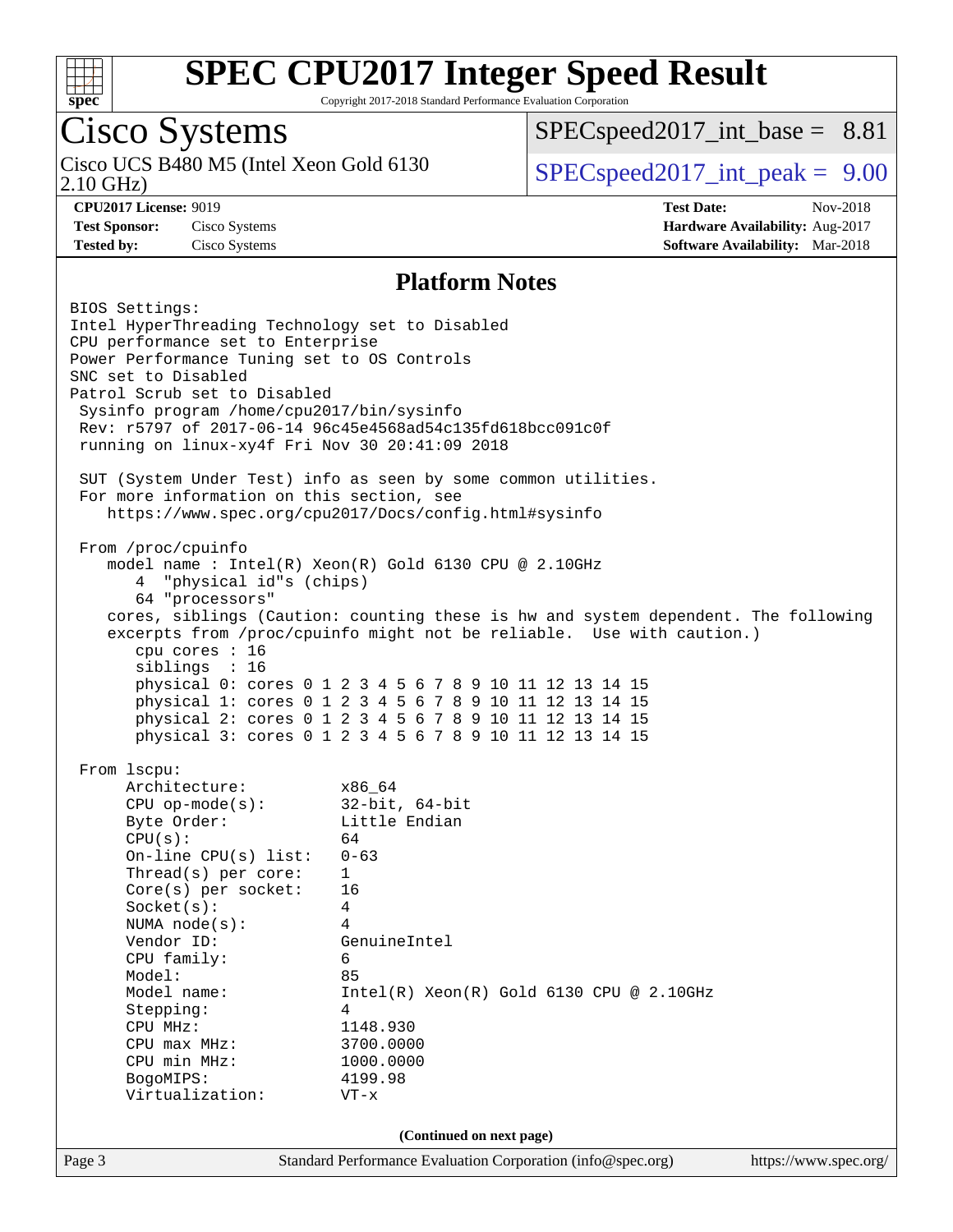

2.10 GHz)

# **[SPEC CPU2017 Integer Speed Result](http://www.spec.org/auto/cpu2017/Docs/result-fields.html#SPECCPU2017IntegerSpeedResult)**

Copyright 2017-2018 Standard Performance Evaluation Corporation

Cisco Systems

 $SPECspeed2017\_int\_base = 8.81$ 

Cisco UCS B480 M5 (Intel Xeon Gold 6130  $SPECspeed2017$  int peak = 9.00

#### **[CPU2017 License:](http://www.spec.org/auto/cpu2017/Docs/result-fields.html#CPU2017License)** 9019 **[Test Date:](http://www.spec.org/auto/cpu2017/Docs/result-fields.html#TestDate)** Nov-2018

**[Test Sponsor:](http://www.spec.org/auto/cpu2017/Docs/result-fields.html#TestSponsor)** Cisco Systems **[Hardware Availability:](http://www.spec.org/auto/cpu2017/Docs/result-fields.html#HardwareAvailability)** Aug-2017 **[Tested by:](http://www.spec.org/auto/cpu2017/Docs/result-fields.html#Testedby)** Cisco Systems **[Software Availability:](http://www.spec.org/auto/cpu2017/Docs/result-fields.html#SoftwareAvailability)** Mar-2018

#### **[Platform Notes \(Continued\)](http://www.spec.org/auto/cpu2017/Docs/result-fields.html#PlatformNotes)**

| $L1d$ cache: | 32K   |                         |           |  |
|--------------|-------|-------------------------|-----------|--|
| Lli cache:   | 32K   |                         |           |  |
| $L2$ cache:  | 1024K |                         |           |  |
| $L3$ cache:  |       | 22528K                  |           |  |
|              |       | NUMA $node0$ $CPU(s)$ : | $0 - 15$  |  |
|              |       | NUMA nodel CPU(s):      | $16 - 31$ |  |
|              |       | NUMA $node2$ $CPU(s)$ : | $32 - 47$ |  |
|              |       | NUMA node3 CPU(s):      | $48 - 63$ |  |
|              |       |                         |           |  |

Flags: fpu vme de pse tsc msr pae mce cx8 apic sep mtrr pge mca cmov pat pse36 clflush dts acpi mmx fxsr sse sse2 ss ht tm pbe syscall nx pdpe1gb rdtscp lm constant\_tsc art arch\_perfmon pebs bts rep\_good nopl xtopology nonstop\_tsc aperfmperf eagerfpu pni pclmulqdq dtes64 monitor ds\_cpl vmx smx est tm2 ssse3 sdbg fma cx16 xtpr pdcm pcid dca sse4\_1 sse4\_2 x2apic movbe popcnt tsc\_deadline\_timer aes xsave avx f16c rdrand lahf\_lm abm 3dnowprefetch ida arat epb invpcid\_single pln pts dtherm hwp hwp\_act\_window hwp\_epp hwp\_pkg\_req intel\_pt rsb\_ctxsw spec\_ctrl stibp retpoline kaiser tpr\_shadow vnmi flexpriority ept vpid fsgsbase tsc\_adjust bmi1 hle avx2 smep bmi2 erms invpcid rtm cqm mpx avx512f avx512dq rdseed adx smap clflushopt clwb avx512cd avx512bw avx512vl xsaveopt xsavec xgetbv1 cqm\_llc cqm\_occup\_llc

```
 /proc/cpuinfo cache data
    cache size : 22528 KB
```
 From numactl --hardware WARNING: a numactl 'node' might or might not correspond to a physical chip. available: 4 nodes (0-3)

|                        |           |    |                        | node 0 cpus: 0 1 2 3 4 5 6 7 8 9 10 11 12 13 14 15           |  |  |  |  |                          |  |  |  |  |
|------------------------|-----------|----|------------------------|--------------------------------------------------------------|--|--|--|--|--------------------------|--|--|--|--|
|                        |           |    | node 0 size: 385624 MB |                                                              |  |  |  |  |                          |  |  |  |  |
| node 0 free: 385294 MB |           |    |                        |                                                              |  |  |  |  |                          |  |  |  |  |
|                        |           |    |                        | node 1 cpus: 16 17 18 19 20 21 22 23 24 25 26 27 28 29 30 31 |  |  |  |  |                          |  |  |  |  |
| node 1 size: 387057 MB |           |    |                        |                                                              |  |  |  |  |                          |  |  |  |  |
| node 1 free: 386829 MB |           |    |                        |                                                              |  |  |  |  |                          |  |  |  |  |
|                        |           |    |                        | node 2 cpus: 32 33 34 35 36 37 38 39 40 41 42 43 44 45 46 47 |  |  |  |  |                          |  |  |  |  |
| node 2 size: 387057 MB |           |    |                        |                                                              |  |  |  |  |                          |  |  |  |  |
| node 2 free: 386829 MB |           |    |                        |                                                              |  |  |  |  |                          |  |  |  |  |
|                        |           |    |                        | node 3 cpus: 48 49 50 51 52 53 54 55 56 57 58 59 60 61 62 63 |  |  |  |  |                          |  |  |  |  |
| node 3 size: 387054 MB |           |    |                        |                                                              |  |  |  |  |                          |  |  |  |  |
| node 3 free: 386864 MB |           |    |                        |                                                              |  |  |  |  |                          |  |  |  |  |
| node distances:        |           |    |                        |                                                              |  |  |  |  |                          |  |  |  |  |
| node                   |           |    | 0 1 2 3                |                                                              |  |  |  |  |                          |  |  |  |  |
| 0:                     |           |    | 10 21 21 21            |                                                              |  |  |  |  |                          |  |  |  |  |
| 1:                     | 2.1       | 10 | 2.1                    | 2.1                                                          |  |  |  |  |                          |  |  |  |  |
| 2:                     | 21        | 21 | 10                     | 2.1                                                          |  |  |  |  |                          |  |  |  |  |
| 3:                     | 21        | 21 | 21                     | 10                                                           |  |  |  |  |                          |  |  |  |  |
| From /proc/meminfo     |           |    |                        |                                                              |  |  |  |  |                          |  |  |  |  |
|                        | MemTotal: |    |                        | 1583916196 kB                                                |  |  |  |  |                          |  |  |  |  |
| HugePages Total:<br>0  |           |    |                        |                                                              |  |  |  |  |                          |  |  |  |  |
|                        |           |    |                        |                                                              |  |  |  |  |                          |  |  |  |  |
|                        |           |    |                        |                                                              |  |  |  |  | (Continued on next page) |  |  |  |  |

Page 4 Standard Performance Evaluation Corporation [\(info@spec.org\)](mailto:info@spec.org) <https://www.spec.org/>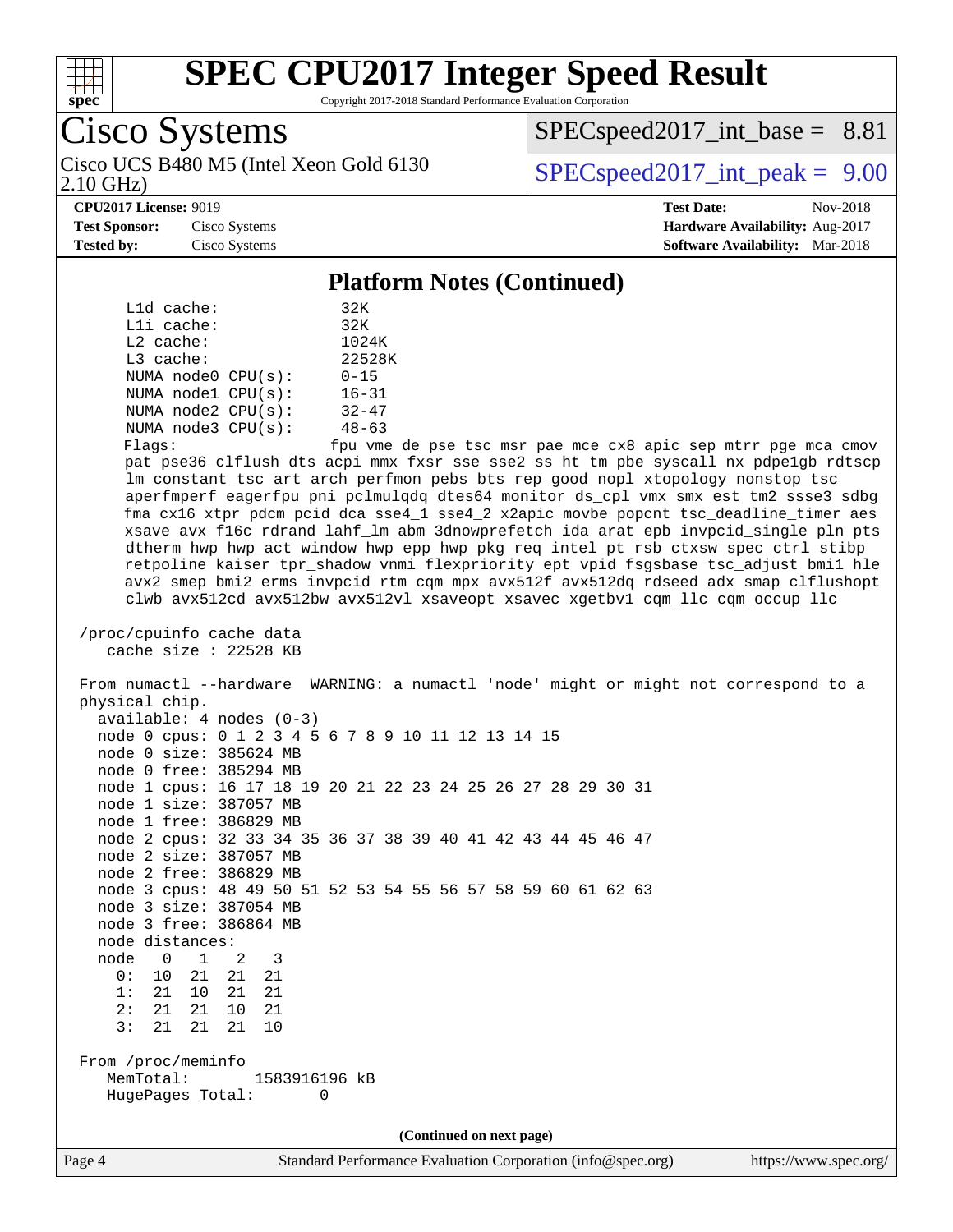

Copyright 2017-2018 Standard Performance Evaluation Corporation

## Cisco Systems

2.10 GHz) Cisco UCS B480 M5 (Intel Xeon Gold 6130  $SPECspeed2017$  int peak = 9.00

 $SPECspeed2017\_int\_base = 8.81$ 

**[CPU2017 License:](http://www.spec.org/auto/cpu2017/Docs/result-fields.html#CPU2017License)** 9019 **[Test Date:](http://www.spec.org/auto/cpu2017/Docs/result-fields.html#TestDate)** Nov-2018 **[Test Sponsor:](http://www.spec.org/auto/cpu2017/Docs/result-fields.html#TestSponsor)** Cisco Systems **[Hardware Availability:](http://www.spec.org/auto/cpu2017/Docs/result-fields.html#HardwareAvailability)** Aug-2017 **[Tested by:](http://www.spec.org/auto/cpu2017/Docs/result-fields.html#Testedby)** Cisco Systems **[Software Availability:](http://www.spec.org/auto/cpu2017/Docs/result-fields.html#SoftwareAvailability)** Mar-2018

#### **[Platform Notes \(Continued\)](http://www.spec.org/auto/cpu2017/Docs/result-fields.html#PlatformNotes)**

 Hugepagesize: 2048 kB From /etc/\*release\* /etc/\*version\* SuSE-release: SUSE Linux Enterprise Server 12 (x86\_64) VERSION = 12 PATCHLEVEL = 2 # This file is deprecated and will be removed in a future service pack or release. # Please check /etc/os-release for details about this release. os-release: NAME="SLES" VERSION="12-SP2" VERSION\_ID="12.2" PRETTY\_NAME="SUSE Linux Enterprise Server 12 SP2" ID="sles" ANSI\_COLOR="0;32" CPE\_NAME="cpe:/o:suse:sles:12:sp2" uname -a: Linux linux-xy4f 4.4.120-92.70-default #1 SMP Wed Mar 14 15:59:43 UTC 2018 (52a83de) x86\_64 x86\_64 x86\_64 GNU/Linux run-level 3 Dec 31 19:05 SPEC is set to: /home/cpu2017 Filesystem Type Size Used Avail Use% Mounted on /dev/sda1 xfs 224G 70G 154G 32% / Additional information from dmidecode follows. WARNING: Use caution when you interpret this section. The 'dmidecode' program reads system data which is "intended to allow hardware to be accurately determined", but the intent may not be met, as there are frequent changes to hardware, firmware, and the "DMTF SMBIOS" standard. BIOS Cisco Systems, Inc. B480M5.3.2.3c.0.0307181316 03/07/2018 Memory: 48x 0xCE00 M393A4K40BB2-CTD 32 GB 2 rank 2666 (End of data from sysinfo program) **[Compiler Version Notes](http://www.spec.org/auto/cpu2017/Docs/result-fields.html#CompilerVersionNotes)** ============================================================================== CC 600.perlbench\_s(base) 602.gcc\_s(base) 605.mcf\_s(base) 625.x264\_s(base, peak) 657.xz\_s(base) ----------------------------------------------------------------------------- icc (ICC) 18.0.2 20180210 Copyright (C) 1985-2018 Intel Corporation. All rights reserved. **(Continued on next page)**

Page 5 Standard Performance Evaluation Corporation [\(info@spec.org\)](mailto:info@spec.org) <https://www.spec.org/>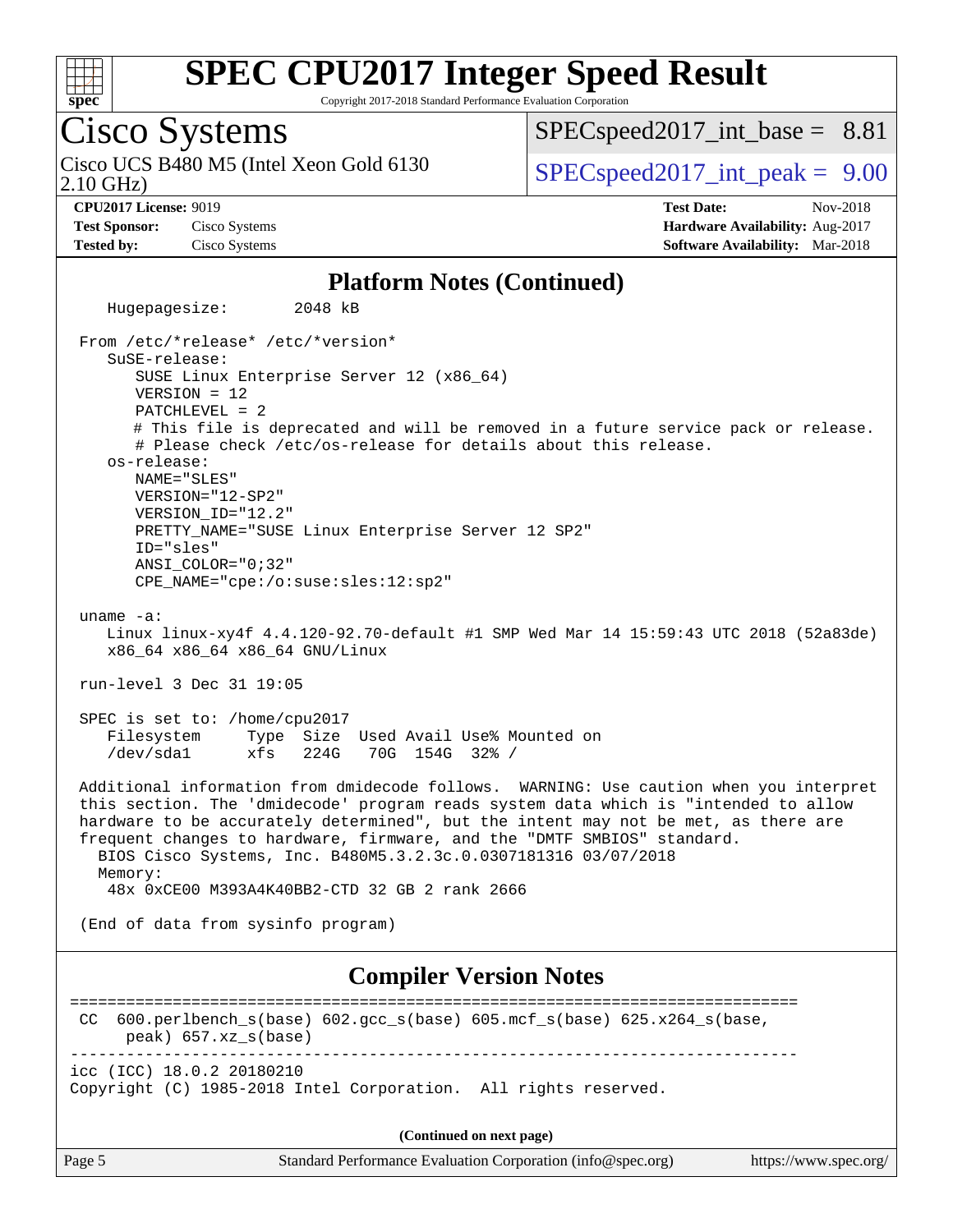

Copyright 2017-2018 Standard Performance Evaluation Corporation

## Cisco Systems

2.10 GHz) Cisco UCS B480 M5 (Intel Xeon Gold 6130  $SPECspeed2017\_int\_peak = 9.00$ 

[SPECspeed2017\\_int\\_base =](http://www.spec.org/auto/cpu2017/Docs/result-fields.html#SPECspeed2017intbase) 8.81

**[CPU2017 License:](http://www.spec.org/auto/cpu2017/Docs/result-fields.html#CPU2017License)** 9019 **[Test Date:](http://www.spec.org/auto/cpu2017/Docs/result-fields.html#TestDate)** Nov-2018 **[Test Sponsor:](http://www.spec.org/auto/cpu2017/Docs/result-fields.html#TestSponsor)** Cisco Systems **[Hardware Availability:](http://www.spec.org/auto/cpu2017/Docs/result-fields.html#HardwareAvailability)** Aug-2017 **[Tested by:](http://www.spec.org/auto/cpu2017/Docs/result-fields.html#Testedby)** Cisco Systems **[Software Availability:](http://www.spec.org/auto/cpu2017/Docs/result-fields.html#SoftwareAvailability)** Mar-2018

#### **[Compiler Version Notes \(Continued\)](http://www.spec.org/auto/cpu2017/Docs/result-fields.html#CompilerVersionNotes)**

| 600.perlbench $s$ (peak) 602.gcc $s$ (peak) 605.mcf $s$ (peak) 657.xz $s$ (peak)<br><b>CC</b>                              |
|----------------------------------------------------------------------------------------------------------------------------|
| icc (ICC) 18.0.2 20180210<br>Copyright (C) 1985-2018 Intel Corporation. All rights reserved.                               |
| CXXC 620.omnetpp $s(base)$ 623.xalancbmk $s(base)$ 631.deepsjeng $s(base)$<br>$641.$ leela $s$ (base)                      |
| icpc (ICC) 18.0.2 20180210<br>Copyright (C) 1985-2018 Intel Corporation. All rights reserved.                              |
| CXXC 620.omnetpp $s(\text{peak})$ 623.xalancbmk $s(\text{peak})$ 631.deepsjeng $s(\text{peak})$<br>$641.$ leela $s$ (peak) |
| icpc (ICC) 18.0.2 20180210<br>Copyright (C) 1985-2018 Intel Corporation. All rights reserved.                              |
| 648.exchange2 s(base, peak)<br>FC.                                                                                         |
| ifort (IFORT) 18.0.2 20180210<br>Copyright (C) 1985-2018 Intel Corporation. All rights reserved.                           |

### **[Base Compiler Invocation](http://www.spec.org/auto/cpu2017/Docs/result-fields.html#BaseCompilerInvocation)**

[C benchmarks](http://www.spec.org/auto/cpu2017/Docs/result-fields.html#Cbenchmarks): [icc -m64 -std=c11](http://www.spec.org/cpu2017/results/res2018q4/cpu2017-20181211-10299.flags.html#user_CCbase_intel_icc_64bit_c11_33ee0cdaae7deeeab2a9725423ba97205ce30f63b9926c2519791662299b76a0318f32ddfffdc46587804de3178b4f9328c46fa7c2b0cd779d7a61945c91cd35)

[C++ benchmarks:](http://www.spec.org/auto/cpu2017/Docs/result-fields.html#CXXbenchmarks) [icpc -m64](http://www.spec.org/cpu2017/results/res2018q4/cpu2017-20181211-10299.flags.html#user_CXXbase_intel_icpc_64bit_4ecb2543ae3f1412ef961e0650ca070fec7b7afdcd6ed48761b84423119d1bf6bdf5cad15b44d48e7256388bc77273b966e5eb805aefd121eb22e9299b2ec9d9)

[Fortran benchmarks](http://www.spec.org/auto/cpu2017/Docs/result-fields.html#Fortranbenchmarks): [ifort -m64](http://www.spec.org/cpu2017/results/res2018q4/cpu2017-20181211-10299.flags.html#user_FCbase_intel_ifort_64bit_24f2bb282fbaeffd6157abe4f878425411749daecae9a33200eee2bee2fe76f3b89351d69a8130dd5949958ce389cf37ff59a95e7a40d588e8d3a57e0c3fd751)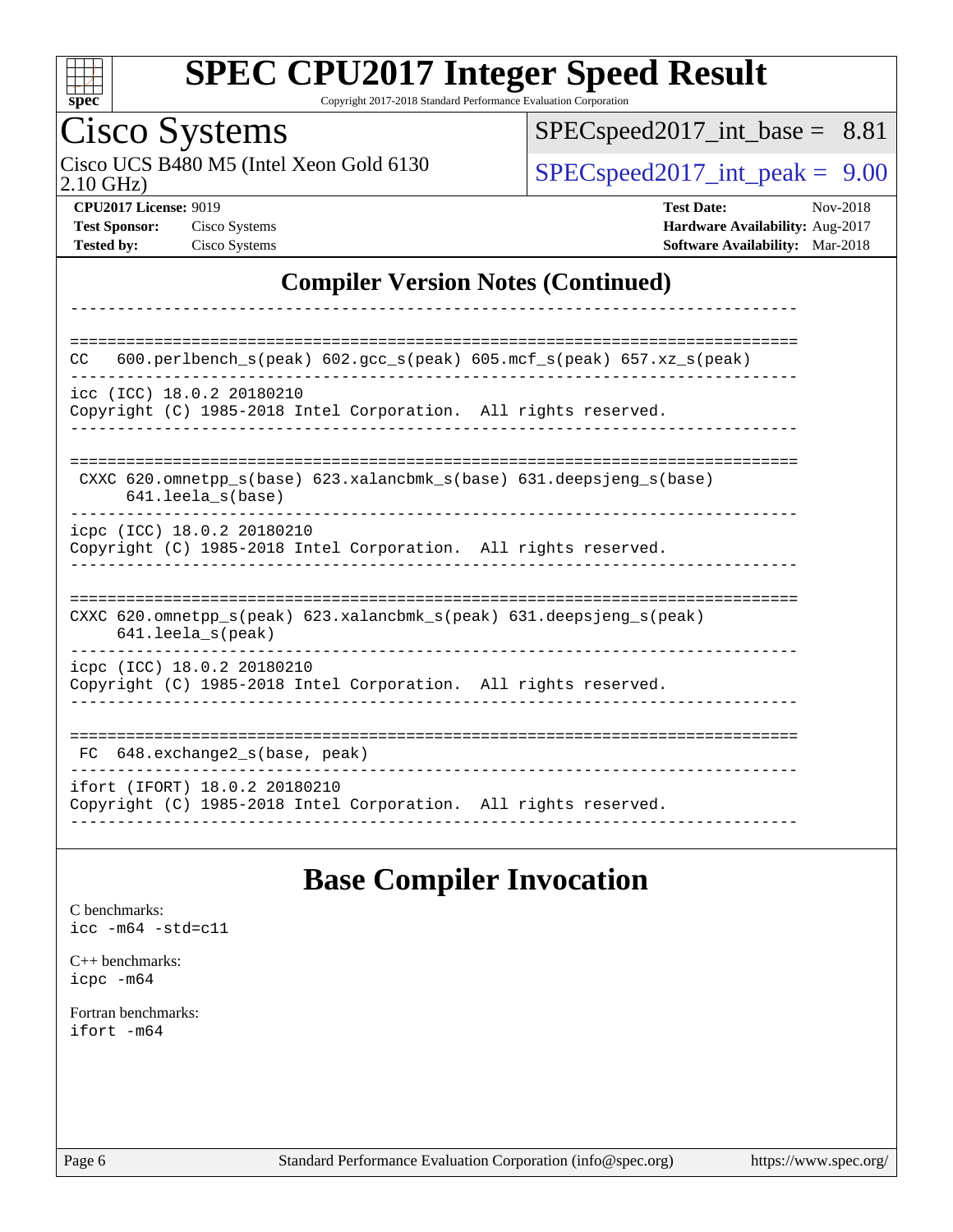

Copyright 2017-2018 Standard Performance Evaluation Corporation

## Cisco Systems

2.10 GHz) Cisco UCS B480 M5 (Intel Xeon Gold 6130  $SPECspeed2017$  int peak = 9.00

 $SPECspeed2017\_int\_base = 8.81$ 

**[CPU2017 License:](http://www.spec.org/auto/cpu2017/Docs/result-fields.html#CPU2017License)** 9019 **[Test Date:](http://www.spec.org/auto/cpu2017/Docs/result-fields.html#TestDate)** Nov-2018 **[Test Sponsor:](http://www.spec.org/auto/cpu2017/Docs/result-fields.html#TestSponsor)** Cisco Systems **[Hardware Availability:](http://www.spec.org/auto/cpu2017/Docs/result-fields.html#HardwareAvailability)** Aug-2017 **[Tested by:](http://www.spec.org/auto/cpu2017/Docs/result-fields.html#Testedby)** Cisco Systems **[Software Availability:](http://www.spec.org/auto/cpu2017/Docs/result-fields.html#SoftwareAvailability)** Mar-2018

### **[Base Portability Flags](http://www.spec.org/auto/cpu2017/Docs/result-fields.html#BasePortabilityFlags)**

 600.perlbench\_s: [-DSPEC\\_LP64](http://www.spec.org/cpu2017/results/res2018q4/cpu2017-20181211-10299.flags.html#b600.perlbench_s_basePORTABILITY_DSPEC_LP64) [-DSPEC\\_LINUX\\_X64](http://www.spec.org/cpu2017/results/res2018q4/cpu2017-20181211-10299.flags.html#b600.perlbench_s_baseCPORTABILITY_DSPEC_LINUX_X64) 602.gcc\_s: [-DSPEC\\_LP64](http://www.spec.org/cpu2017/results/res2018q4/cpu2017-20181211-10299.flags.html#suite_basePORTABILITY602_gcc_s_DSPEC_LP64) 605.mcf\_s: [-DSPEC\\_LP64](http://www.spec.org/cpu2017/results/res2018q4/cpu2017-20181211-10299.flags.html#suite_basePORTABILITY605_mcf_s_DSPEC_LP64) 620.omnetpp\_s: [-DSPEC\\_LP64](http://www.spec.org/cpu2017/results/res2018q4/cpu2017-20181211-10299.flags.html#suite_basePORTABILITY620_omnetpp_s_DSPEC_LP64) 623.xalancbmk\_s: [-DSPEC\\_LP64](http://www.spec.org/cpu2017/results/res2018q4/cpu2017-20181211-10299.flags.html#suite_basePORTABILITY623_xalancbmk_s_DSPEC_LP64) [-DSPEC\\_LINUX](http://www.spec.org/cpu2017/results/res2018q4/cpu2017-20181211-10299.flags.html#b623.xalancbmk_s_baseCXXPORTABILITY_DSPEC_LINUX) 625.x264\_s: [-DSPEC\\_LP64](http://www.spec.org/cpu2017/results/res2018q4/cpu2017-20181211-10299.flags.html#suite_basePORTABILITY625_x264_s_DSPEC_LP64) 631.deepsjeng\_s: [-DSPEC\\_LP64](http://www.spec.org/cpu2017/results/res2018q4/cpu2017-20181211-10299.flags.html#suite_basePORTABILITY631_deepsjeng_s_DSPEC_LP64) 641.leela\_s: [-DSPEC\\_LP64](http://www.spec.org/cpu2017/results/res2018q4/cpu2017-20181211-10299.flags.html#suite_basePORTABILITY641_leela_s_DSPEC_LP64) 648.exchange2\_s: [-DSPEC\\_LP64](http://www.spec.org/cpu2017/results/res2018q4/cpu2017-20181211-10299.flags.html#suite_basePORTABILITY648_exchange2_s_DSPEC_LP64) 657.xz\_s: [-DSPEC\\_LP64](http://www.spec.org/cpu2017/results/res2018q4/cpu2017-20181211-10299.flags.html#suite_basePORTABILITY657_xz_s_DSPEC_LP64)

### **[Base Optimization Flags](http://www.spec.org/auto/cpu2017/Docs/result-fields.html#BaseOptimizationFlags)**

#### [C benchmarks](http://www.spec.org/auto/cpu2017/Docs/result-fields.html#Cbenchmarks):

[-Wl,-z,muldefs](http://www.spec.org/cpu2017/results/res2018q4/cpu2017-20181211-10299.flags.html#user_CCbase_link_force_multiple1_b4cbdb97b34bdee9ceefcfe54f4c8ea74255f0b02a4b23e853cdb0e18eb4525ac79b5a88067c842dd0ee6996c24547a27a4b99331201badda8798ef8a743f577) [-xCORE-AVX512](http://www.spec.org/cpu2017/results/res2018q4/cpu2017-20181211-10299.flags.html#user_CCbase_f-xCORE-AVX512) [-ipo](http://www.spec.org/cpu2017/results/res2018q4/cpu2017-20181211-10299.flags.html#user_CCbase_f-ipo) [-O3](http://www.spec.org/cpu2017/results/res2018q4/cpu2017-20181211-10299.flags.html#user_CCbase_f-O3) [-no-prec-div](http://www.spec.org/cpu2017/results/res2018q4/cpu2017-20181211-10299.flags.html#user_CCbase_f-no-prec-div) [-qopt-mem-layout-trans=3](http://www.spec.org/cpu2017/results/res2018q4/cpu2017-20181211-10299.flags.html#user_CCbase_f-qopt-mem-layout-trans_de80db37974c74b1f0e20d883f0b675c88c3b01e9d123adea9b28688d64333345fb62bc4a798493513fdb68f60282f9a726aa07f478b2f7113531aecce732043) [-qopenmp](http://www.spec.org/cpu2017/results/res2018q4/cpu2017-20181211-10299.flags.html#user_CCbase_qopenmp_16be0c44f24f464004c6784a7acb94aca937f053568ce72f94b139a11c7c168634a55f6653758ddd83bcf7b8463e8028bb0b48b77bcddc6b78d5d95bb1df2967) [-DSPEC\\_OPENMP](http://www.spec.org/cpu2017/results/res2018q4/cpu2017-20181211-10299.flags.html#suite_CCbase_DSPEC_OPENMP) [-L/usr/local/je5.0.1-64/lib](http://www.spec.org/cpu2017/results/res2018q4/cpu2017-20181211-10299.flags.html#user_CCbase_jemalloc_link_path64_4b10a636b7bce113509b17f3bd0d6226c5fb2346b9178c2d0232c14f04ab830f976640479e5c33dc2bcbbdad86ecfb6634cbbd4418746f06f368b512fced5394) [-ljemalloc](http://www.spec.org/cpu2017/results/res2018q4/cpu2017-20181211-10299.flags.html#user_CCbase_jemalloc_link_lib_d1249b907c500fa1c0672f44f562e3d0f79738ae9e3c4a9c376d49f265a04b9c99b167ecedbf6711b3085be911c67ff61f150a17b3472be731631ba4d0471706)

#### [C++ benchmarks:](http://www.spec.org/auto/cpu2017/Docs/result-fields.html#CXXbenchmarks)

[-Wl,-z,muldefs](http://www.spec.org/cpu2017/results/res2018q4/cpu2017-20181211-10299.flags.html#user_CXXbase_link_force_multiple1_b4cbdb97b34bdee9ceefcfe54f4c8ea74255f0b02a4b23e853cdb0e18eb4525ac79b5a88067c842dd0ee6996c24547a27a4b99331201badda8798ef8a743f577) [-xCORE-AVX512](http://www.spec.org/cpu2017/results/res2018q4/cpu2017-20181211-10299.flags.html#user_CXXbase_f-xCORE-AVX512) [-ipo](http://www.spec.org/cpu2017/results/res2018q4/cpu2017-20181211-10299.flags.html#user_CXXbase_f-ipo) [-O3](http://www.spec.org/cpu2017/results/res2018q4/cpu2017-20181211-10299.flags.html#user_CXXbase_f-O3) [-no-prec-div](http://www.spec.org/cpu2017/results/res2018q4/cpu2017-20181211-10299.flags.html#user_CXXbase_f-no-prec-div) [-qopt-mem-layout-trans=3](http://www.spec.org/cpu2017/results/res2018q4/cpu2017-20181211-10299.flags.html#user_CXXbase_f-qopt-mem-layout-trans_de80db37974c74b1f0e20d883f0b675c88c3b01e9d123adea9b28688d64333345fb62bc4a798493513fdb68f60282f9a726aa07f478b2f7113531aecce732043) [-L/usr/local/je5.0.1-64/lib](http://www.spec.org/cpu2017/results/res2018q4/cpu2017-20181211-10299.flags.html#user_CXXbase_jemalloc_link_path64_4b10a636b7bce113509b17f3bd0d6226c5fb2346b9178c2d0232c14f04ab830f976640479e5c33dc2bcbbdad86ecfb6634cbbd4418746f06f368b512fced5394) [-ljemalloc](http://www.spec.org/cpu2017/results/res2018q4/cpu2017-20181211-10299.flags.html#user_CXXbase_jemalloc_link_lib_d1249b907c500fa1c0672f44f562e3d0f79738ae9e3c4a9c376d49f265a04b9c99b167ecedbf6711b3085be911c67ff61f150a17b3472be731631ba4d0471706)

#### [Fortran benchmarks](http://www.spec.org/auto/cpu2017/Docs/result-fields.html#Fortranbenchmarks):

[-Wl,-z,muldefs](http://www.spec.org/cpu2017/results/res2018q4/cpu2017-20181211-10299.flags.html#user_FCbase_link_force_multiple1_b4cbdb97b34bdee9ceefcfe54f4c8ea74255f0b02a4b23e853cdb0e18eb4525ac79b5a88067c842dd0ee6996c24547a27a4b99331201badda8798ef8a743f577) [-xCORE-AVX512](http://www.spec.org/cpu2017/results/res2018q4/cpu2017-20181211-10299.flags.html#user_FCbase_f-xCORE-AVX512) [-ipo](http://www.spec.org/cpu2017/results/res2018q4/cpu2017-20181211-10299.flags.html#user_FCbase_f-ipo) [-O3](http://www.spec.org/cpu2017/results/res2018q4/cpu2017-20181211-10299.flags.html#user_FCbase_f-O3) [-no-prec-div](http://www.spec.org/cpu2017/results/res2018q4/cpu2017-20181211-10299.flags.html#user_FCbase_f-no-prec-div) [-qopt-mem-layout-trans=3](http://www.spec.org/cpu2017/results/res2018q4/cpu2017-20181211-10299.flags.html#user_FCbase_f-qopt-mem-layout-trans_de80db37974c74b1f0e20d883f0b675c88c3b01e9d123adea9b28688d64333345fb62bc4a798493513fdb68f60282f9a726aa07f478b2f7113531aecce732043) [-nostandard-realloc-lhs](http://www.spec.org/cpu2017/results/res2018q4/cpu2017-20181211-10299.flags.html#user_FCbase_f_2003_std_realloc_82b4557e90729c0f113870c07e44d33d6f5a304b4f63d4c15d2d0f1fab99f5daaed73bdb9275d9ae411527f28b936061aa8b9c8f2d63842963b95c9dd6426b8a) [-L/usr/local/je5.0.1-64/lib](http://www.spec.org/cpu2017/results/res2018q4/cpu2017-20181211-10299.flags.html#user_FCbase_jemalloc_link_path64_4b10a636b7bce113509b17f3bd0d6226c5fb2346b9178c2d0232c14f04ab830f976640479e5c33dc2bcbbdad86ecfb6634cbbd4418746f06f368b512fced5394) [-ljemalloc](http://www.spec.org/cpu2017/results/res2018q4/cpu2017-20181211-10299.flags.html#user_FCbase_jemalloc_link_lib_d1249b907c500fa1c0672f44f562e3d0f79738ae9e3c4a9c376d49f265a04b9c99b167ecedbf6711b3085be911c67ff61f150a17b3472be731631ba4d0471706)

### **[Peak Compiler Invocation](http://www.spec.org/auto/cpu2017/Docs/result-fields.html#PeakCompilerInvocation)**

#### [C benchmarks](http://www.spec.org/auto/cpu2017/Docs/result-fields.html#Cbenchmarks):

[icc -m64 -std=c11](http://www.spec.org/cpu2017/results/res2018q4/cpu2017-20181211-10299.flags.html#user_CCpeak_intel_icc_64bit_c11_33ee0cdaae7deeeab2a9725423ba97205ce30f63b9926c2519791662299b76a0318f32ddfffdc46587804de3178b4f9328c46fa7c2b0cd779d7a61945c91cd35)

[C++ benchmarks \(except as noted below\):](http://www.spec.org/auto/cpu2017/Docs/result-fields.html#CXXbenchmarksexceptasnotedbelow) [icpc -m64](http://www.spec.org/cpu2017/results/res2018q4/cpu2017-20181211-10299.flags.html#user_CXXpeak_intel_icpc_64bit_4ecb2543ae3f1412ef961e0650ca070fec7b7afdcd6ed48761b84423119d1bf6bdf5cad15b44d48e7256388bc77273b966e5eb805aefd121eb22e9299b2ec9d9)

623.xalancbmk\_s: [icpc -m32 -L/home/prasadj/specdev/IC18u2\\_Internal/lin\\_18\\_0\\_20180210/compiler/lib/ia32\\_lin](http://www.spec.org/cpu2017/results/res2018q4/cpu2017-20181211-10299.flags.html#user_peakCXXLD623_xalancbmk_s_intel_icpc_c6d030cd79af6ea7d6fb64c57e8fe7ae8fe0b96fc5a3b3f4a10e3273b3d7fa9decd8263f6330cef23f751cb093a69fae84a2bf4c243500a8eed069248128076f)

[Fortran benchmarks](http://www.spec.org/auto/cpu2017/Docs/result-fields.html#Fortranbenchmarks): [ifort -m64](http://www.spec.org/cpu2017/results/res2018q4/cpu2017-20181211-10299.flags.html#user_FCpeak_intel_ifort_64bit_24f2bb282fbaeffd6157abe4f878425411749daecae9a33200eee2bee2fe76f3b89351d69a8130dd5949958ce389cf37ff59a95e7a40d588e8d3a57e0c3fd751)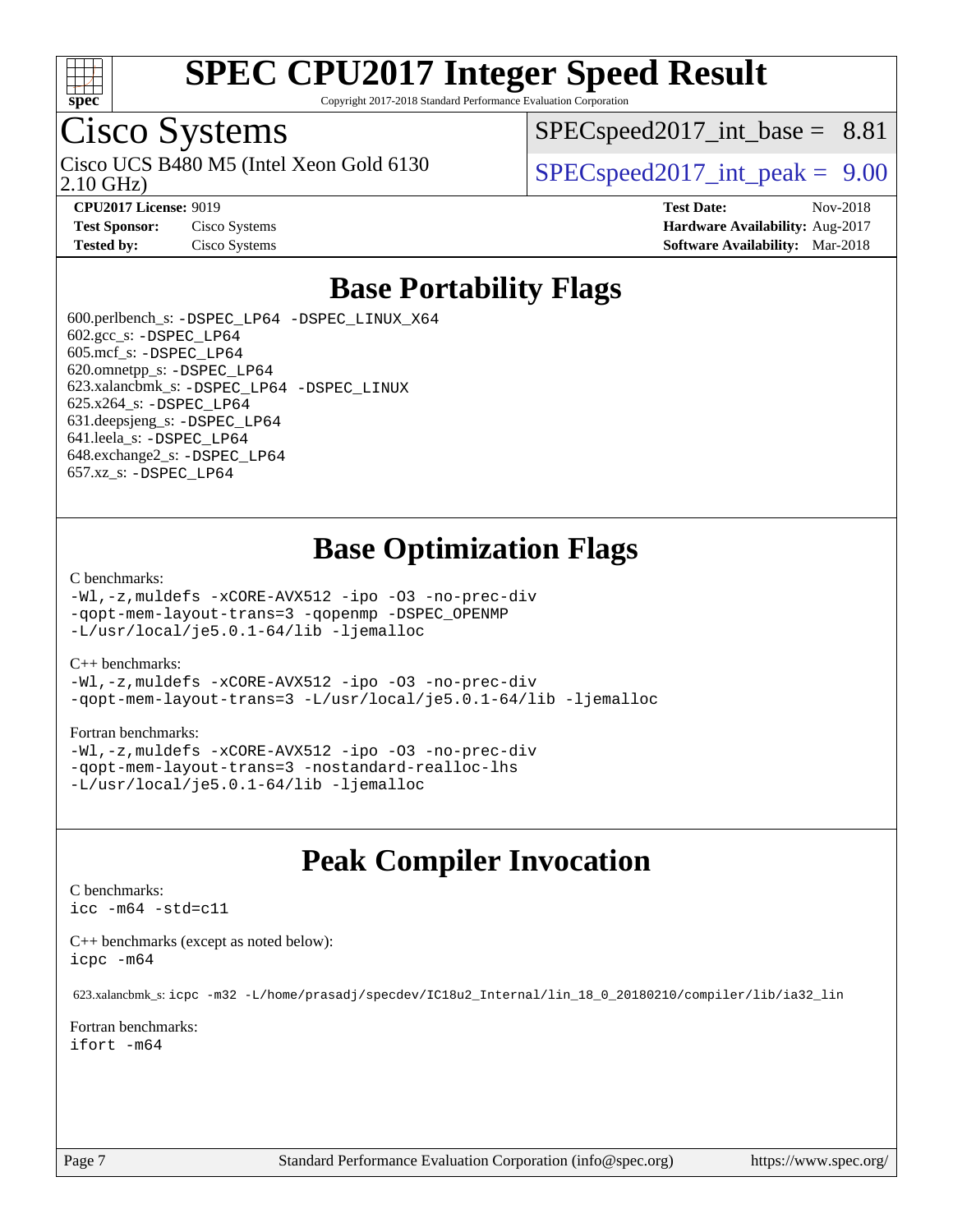

Copyright 2017-2018 Standard Performance Evaluation Corporation

## Cisco Systems

2.10 GHz) Cisco UCS B480 M5 (Intel Xeon Gold 6130  $SPECspeed2017$  int peak = 9.00

 $SPECspeed2017\_int\_base = 8.81$ 

**[CPU2017 License:](http://www.spec.org/auto/cpu2017/Docs/result-fields.html#CPU2017License)** 9019 **[Test Date:](http://www.spec.org/auto/cpu2017/Docs/result-fields.html#TestDate)** Nov-2018 **[Test Sponsor:](http://www.spec.org/auto/cpu2017/Docs/result-fields.html#TestSponsor)** Cisco Systems **Cisco Systems [Hardware Availability:](http://www.spec.org/auto/cpu2017/Docs/result-fields.html#HardwareAvailability)** Aug-2017 **[Tested by:](http://www.spec.org/auto/cpu2017/Docs/result-fields.html#Testedby)** Cisco Systems **[Software Availability:](http://www.spec.org/auto/cpu2017/Docs/result-fields.html#SoftwareAvailability)** Mar-2018

### **[Peak Portability Flags](http://www.spec.org/auto/cpu2017/Docs/result-fields.html#PeakPortabilityFlags)**

 600.perlbench\_s: [-DSPEC\\_LP64](http://www.spec.org/cpu2017/results/res2018q4/cpu2017-20181211-10299.flags.html#b600.perlbench_s_peakPORTABILITY_DSPEC_LP64) [-DSPEC\\_LINUX\\_X64](http://www.spec.org/cpu2017/results/res2018q4/cpu2017-20181211-10299.flags.html#b600.perlbench_s_peakCPORTABILITY_DSPEC_LINUX_X64)  $602.\text{gcc}\$ s:  $-DSPEC$  LP64 605.mcf\_s: [-DSPEC\\_LP64](http://www.spec.org/cpu2017/results/res2018q4/cpu2017-20181211-10299.flags.html#suite_peakPORTABILITY605_mcf_s_DSPEC_LP64) 620.omnetpp\_s: [-DSPEC\\_LP64](http://www.spec.org/cpu2017/results/res2018q4/cpu2017-20181211-10299.flags.html#suite_peakPORTABILITY620_omnetpp_s_DSPEC_LP64) 623.xalancbmk\_s: [-D\\_FILE\\_OFFSET\\_BITS=64](http://www.spec.org/cpu2017/results/res2018q4/cpu2017-20181211-10299.flags.html#user_peakPORTABILITY623_xalancbmk_s_file_offset_bits_64_5ae949a99b284ddf4e95728d47cb0843d81b2eb0e18bdfe74bbf0f61d0b064f4bda2f10ea5eb90e1dcab0e84dbc592acfc5018bc955c18609f94ddb8d550002c) [-DSPEC\\_LINUX](http://www.spec.org/cpu2017/results/res2018q4/cpu2017-20181211-10299.flags.html#b623.xalancbmk_s_peakCXXPORTABILITY_DSPEC_LINUX) 625.x264\_s: [-DSPEC\\_LP64](http://www.spec.org/cpu2017/results/res2018q4/cpu2017-20181211-10299.flags.html#suite_peakPORTABILITY625_x264_s_DSPEC_LP64) 631.deepsjeng\_s: [-DSPEC\\_LP64](http://www.spec.org/cpu2017/results/res2018q4/cpu2017-20181211-10299.flags.html#suite_peakPORTABILITY631_deepsjeng_s_DSPEC_LP64) 641.leela\_s: [-DSPEC\\_LP64](http://www.spec.org/cpu2017/results/res2018q4/cpu2017-20181211-10299.flags.html#suite_peakPORTABILITY641_leela_s_DSPEC_LP64) 648.exchange2\_s: [-DSPEC\\_LP64](http://www.spec.org/cpu2017/results/res2018q4/cpu2017-20181211-10299.flags.html#suite_peakPORTABILITY648_exchange2_s_DSPEC_LP64) 657.xz\_s: [-DSPEC\\_LP64](http://www.spec.org/cpu2017/results/res2018q4/cpu2017-20181211-10299.flags.html#suite_peakPORTABILITY657_xz_s_DSPEC_LP64)

## **[Peak Optimization Flags](http://www.spec.org/auto/cpu2017/Docs/result-fields.html#PeakOptimizationFlags)**

[C benchmarks](http://www.spec.org/auto/cpu2017/Docs/result-fields.html#Cbenchmarks):

```
600.perlbench_s: -W1-prof-gen-prof-use(pass 2) -02
-xCORE-AVX512 -qopt-prefetch -ipo -O3
-qopt-mem-layout-trans=3 -no-prec-div
-DSPEC_SUPPRESS_OPENMP -qopenmp -DSPEC_OPENMP
-fno-strict-overflow -L/usr/local/je5.0.1-64/lib
-ljemalloc
 602.gcc_s: -Wl,-z,muldefs -prof-gen(pass 1) -prof-use(pass 2) -O2
-xCORE-AVX512 -qopt-prefetch -ipo -O3
-qopt-mem-layout-trans=3 -no-prec-div
-DSPEC_SUPPRESS_OPENMP -qopenmp -DSPEC_OPENMP
-L/usr/local/je5.0.1-64/lib -ljemalloc
 605.mcf_s: -Wl,-z,muldefs -prof-gen(pass 1) -prof-use(pass 2) -ipo
-xCORE-AVX512 -O3 -no-prec-div -qopt-prefetch
-qopt-mem-layout-trans=3 -DSPEC_SUPPRESS_OPENMP -qopenmp
-DSPEC_OPENMP -L/usr/local/je5.0.1-64/lib -ljemalloc
 625.x264_s: -Wl,-z,muldefs -xCORE-AVX512 -ipo -O3 -no-prec-div
-qopt-prefetch -qopt-mem-layout-trans=3 -qopenmp
-DSPEC_OPENMP -L/usr/local/je5.0.1-64/lib -ljemalloc
 657.xz_s: Same as 602.gcc_s
C++ benchmarks: 
 620.omnetpp_s: -Wl,-z,muldefs -prof-gen(pass 1) -prof-use(pass 2) -ipo
-xCORE-AVX512 -O3 -no-prec-div -qopt-prefetch
-qopt-mem-layout-trans=3 -DSPEC_SUPPRESS_OPENMP -qopenmp
                                     (Continued on next page)
```
Page 8 Standard Performance Evaluation Corporation [\(info@spec.org\)](mailto:info@spec.org) <https://www.spec.org/>